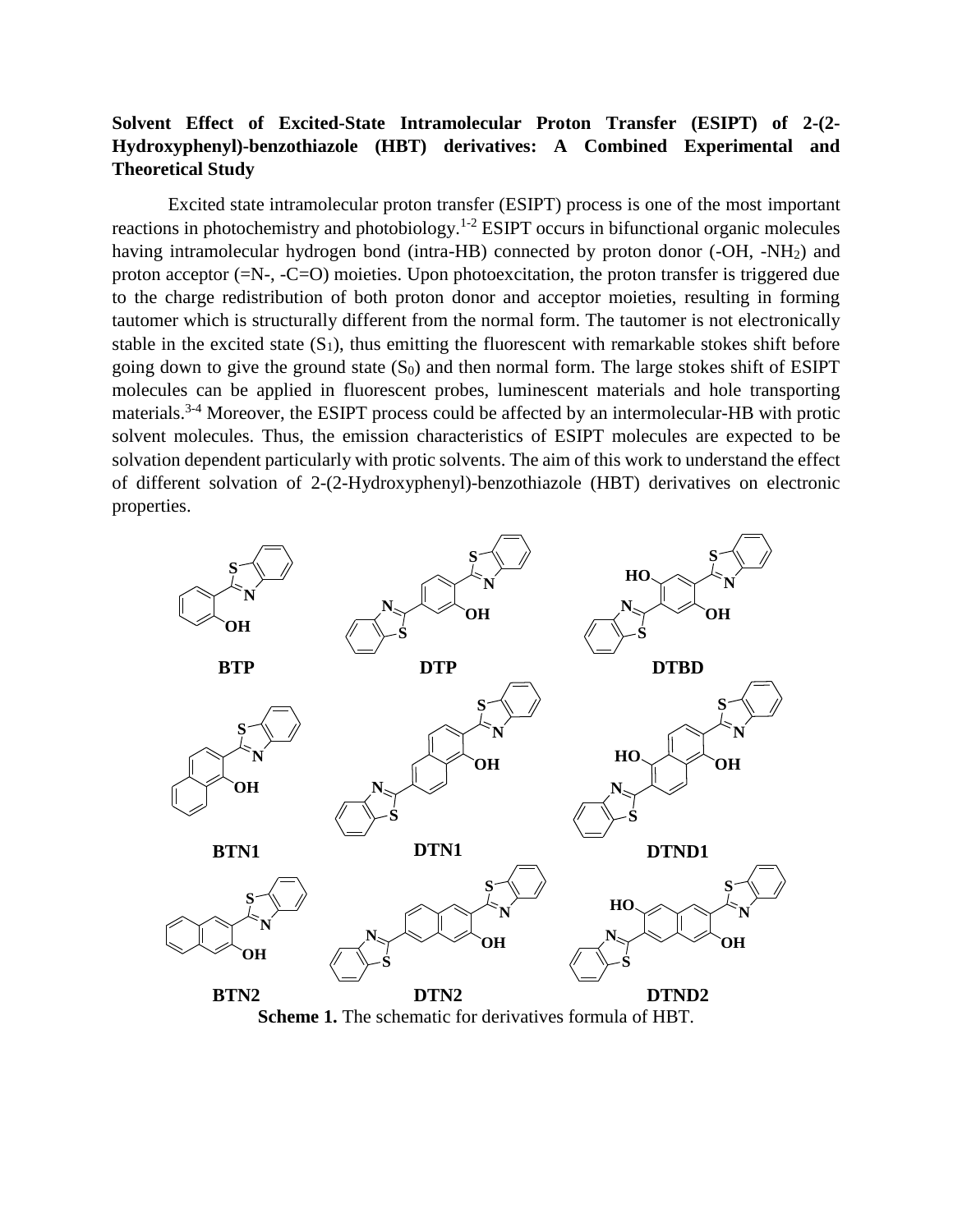## **Experimental and computational details**

All compounds (as shown in Scheme 1) will be synthesized according to the protocols used in many works.<sup>3-7</sup> Electronic absorption (UV-Vis) and steady state fluorescence spectra will be analyzed at room temperature. To obtain desirable absorption spectra, a quartz cell with optical path of 10 mm will be used for our measurement. For influence of solvation, all compounds will be prepared in solutions as methanol (MeOH), tetrahydrofuran (THF), dimethylformamide (DMF), methylene dichloride (MC), and toluene with concentration in range  $10^{-5}$ - $10^{-4}$  mol L<sup>-1</sup>.<sup>8</sup> Moreover, fluorescence quantum yields will be also analyzed in a standard solution.

All calculations based on density functional theory (DFT) will be carried out using the Gassian09 program suit<sup>9</sup>. The self-consistent field (SCF) calculations in ground state, the threeparameter hybrid functional of Becke with the correlation functional of Lee, Yang and Parr  $(B3LYP)^{10-13}$  with the triple- $\zeta$  valence quality with one of polarization functions  $(TZVP)^{14-15}$  basis set will be used to optimize for all compounds. Optimized structures were confirmed to be global minima on the potential energy surfaces by vibrational calculations without any imaginary frequency. The optimized structures will be further used to calculate the single point of the electronic properties.

Vertical excitation energies will be performed using time-dependent density functional theory (TD-DFT)<sup>16-18</sup> both in the ground  $(S_0)$  and the first excited  $(S_1)$  geometries using B3LYP/TZVP level to give absorption and emission spectra, respectively. All optimized structures will be calculated in gas phase as well as in different solvents within the PCM framework<sup>19</sup> which are MeOH, THF, DMF, MC, and toluene. The dipole length representation will be employed to calculate oscillator strengths which are dependent of solvents. Moreover, the molecular orbitals will be also analyzed to visualize electron density distributions.

## **References**

- 1. Sytina, O. A.; Heyes, D. J.; Hunter, C. N.; Alexandre, M. T.; van Stokkum, I. H. M.; van Grondelle, R.; Groot, M. L., Conformational Changes in an Ultrafast Light-Driven Enzyme Determine Catalytic Activity. *Nature* **2008**, *456*, 1001.
- 2. Xie, Y.; Wang, T.-T.; Liu, X.-H.; Zou, K.; Deng, W.-Q., Capture and Conversion of Co(2) at Ambient Conditions by a Conjugated Microporous Polymer. *Nature Communications* **2013**, *4*, 1960.
- 3. Promarak, V.; Ichikawa, M.; Meunmart, D.; Sudyoadsuk, T.; Saengsuwan, S.; Keawin, T., Synthesis and Properties of Stable Amorphous Hole-Transporting Molecules for Electroluminescent Devices. *Tetrahedron letters* **2006**, *47*, 8949-8952.
- 4. Bui, T.-T.; Goubard, F.; Troughton, J.; Watson, T., Simple 3, 6-Bis (Diphenylaminyl) Carbazole Molecular Glasses as Hole Transporting Materials for Hybrid Perovskite Solar Cells. *Journal of Materials Science: Materials in Electronics* **2017**, *28*, 17551-17556.
- 5. Urban, M.; Durka, K.; Jankowski, P.; Serwatowski, J.; Luliński, S., Highly Fluorescent Red-Light Emitting Bis(Boranils) Based on Naphthalene Backbone. *The Journal of Organic Chemistry* **2017**, *82*, 8234-8241.